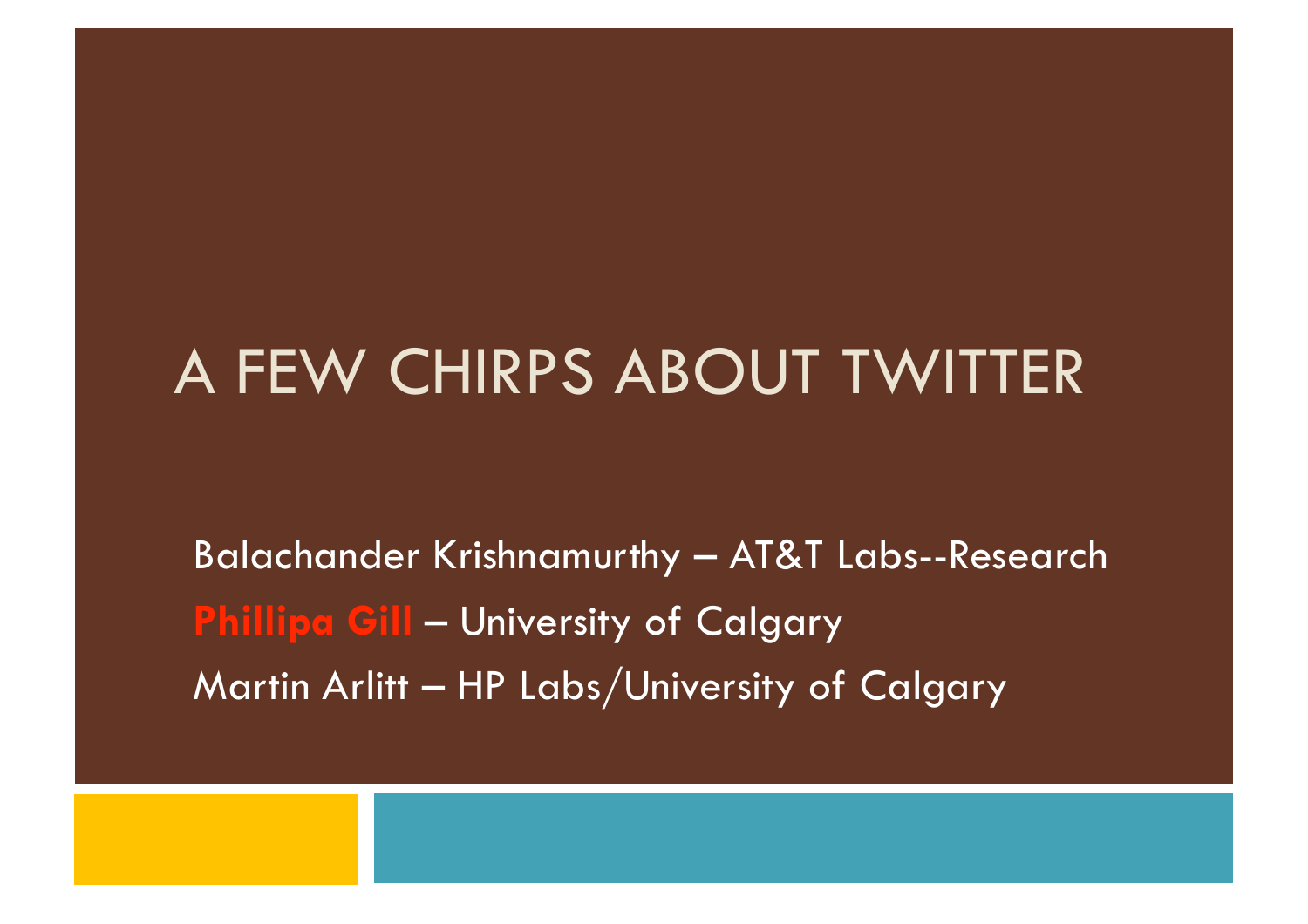## **Outline**

#### **What are micro-content networks?**

- Methodology
- □ Characterization
- Conclusions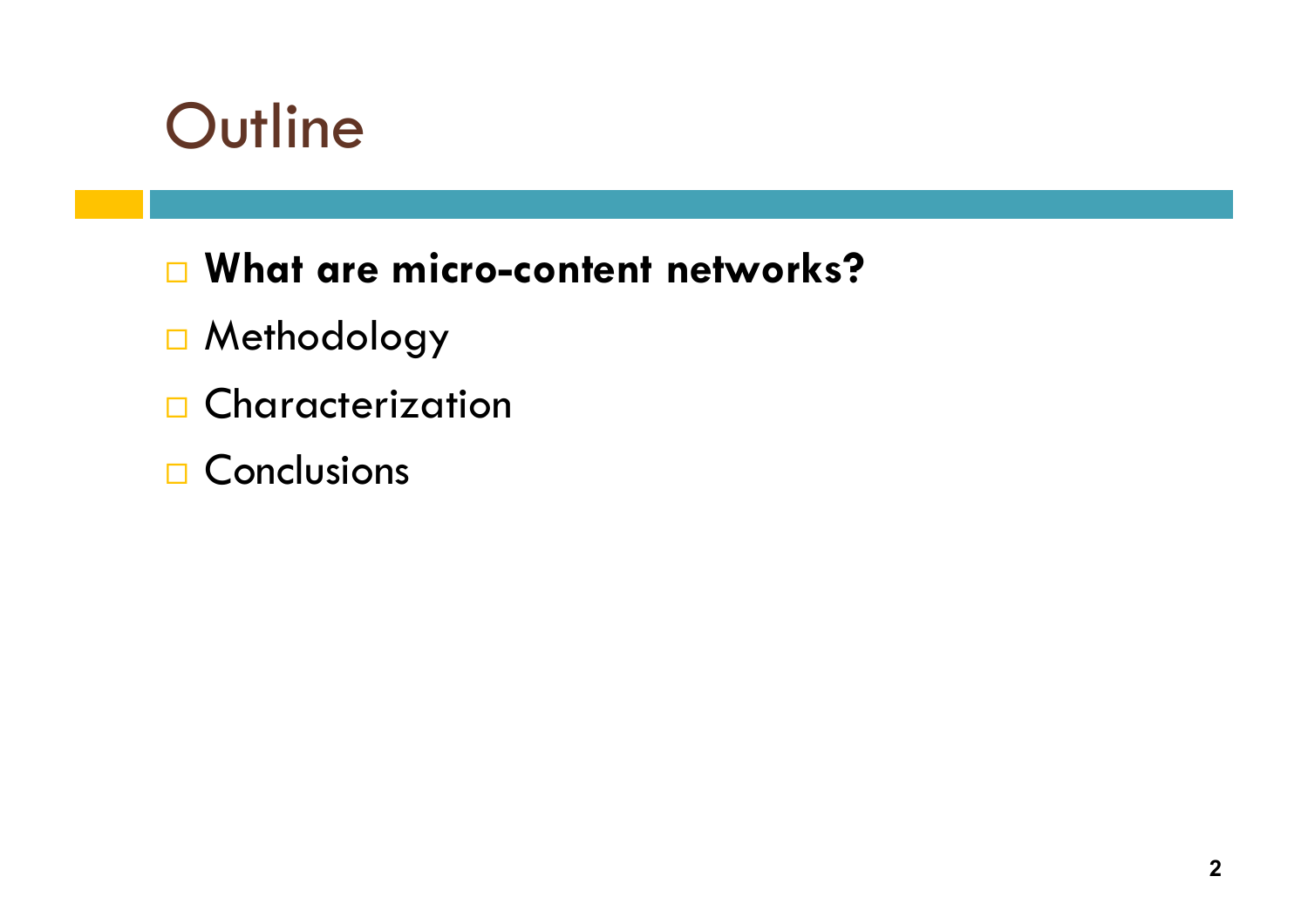### Micro-content networks

- □ An average YouTube video is large, 10 MB
- □ Micro-content network messages are very small (typically < 1 KB)
- $\Box$  One to many communication possible
- $\Box$  Often a publish-subscribe system with control on subscribers
- Senders and recipients can choose *how* to send/ receive messages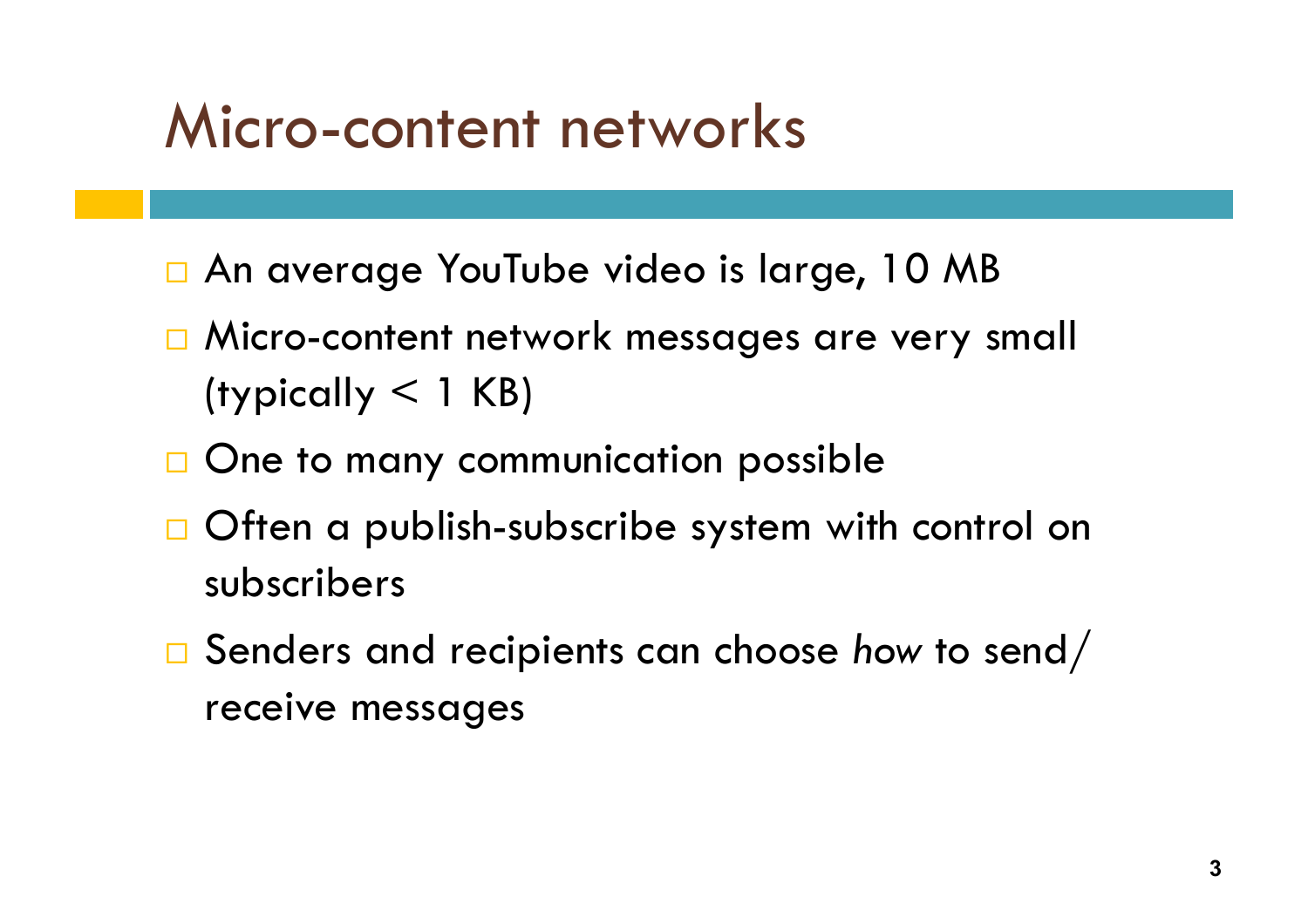### **Twitter**

- □ Started Oct. 2006
- □ Allows users to send short messages ("tweets")
	- **E** Max length of 140 characters (compatible with SMS)
- □ Micro-blogging
- □ Notion of following (friends) and followers (subscribers) - with permission
- □ Used to transmit messages during the 2007 California fires, and riots in Kenya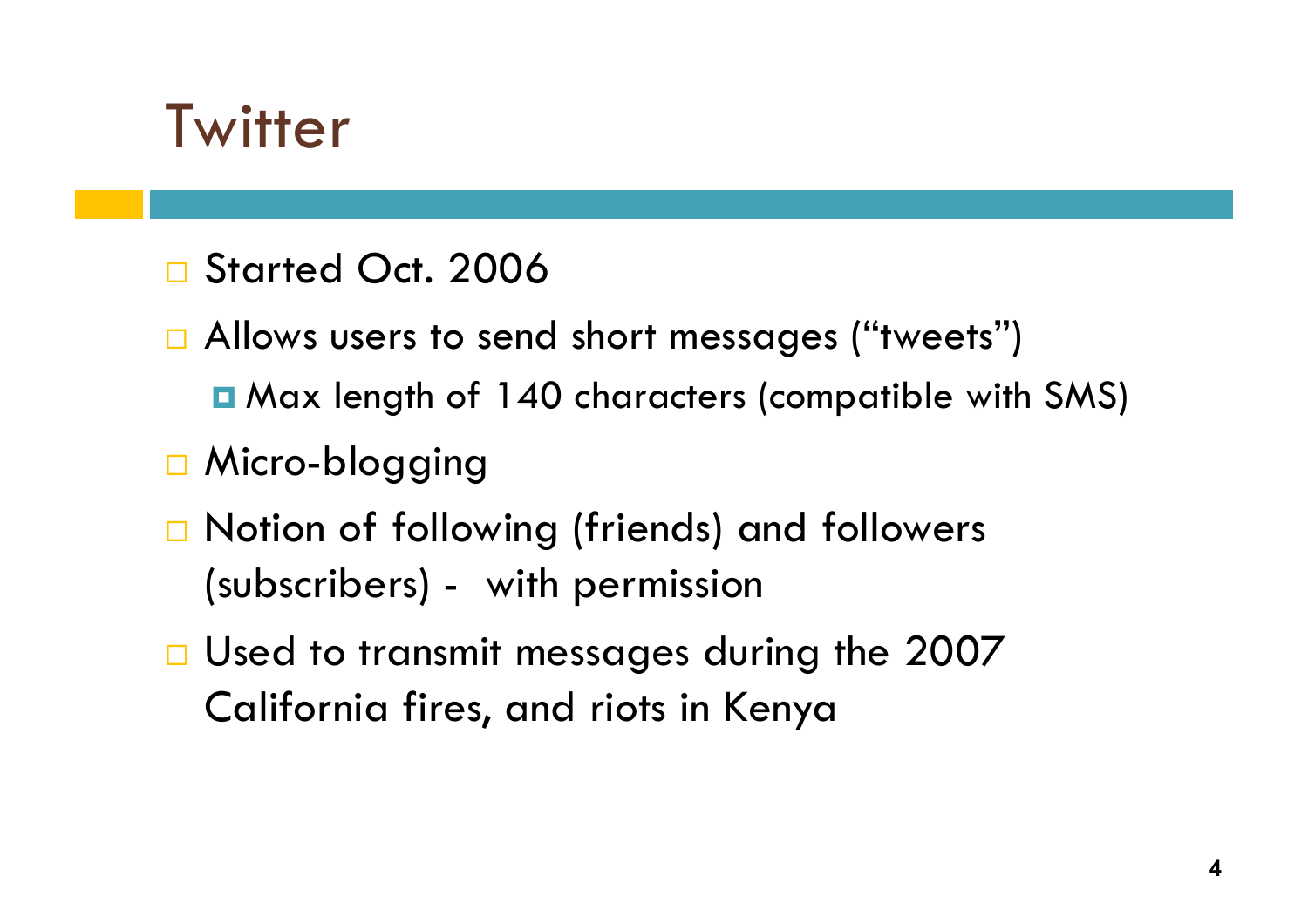## Interfacing with Twitter



**Twitter Output Methods**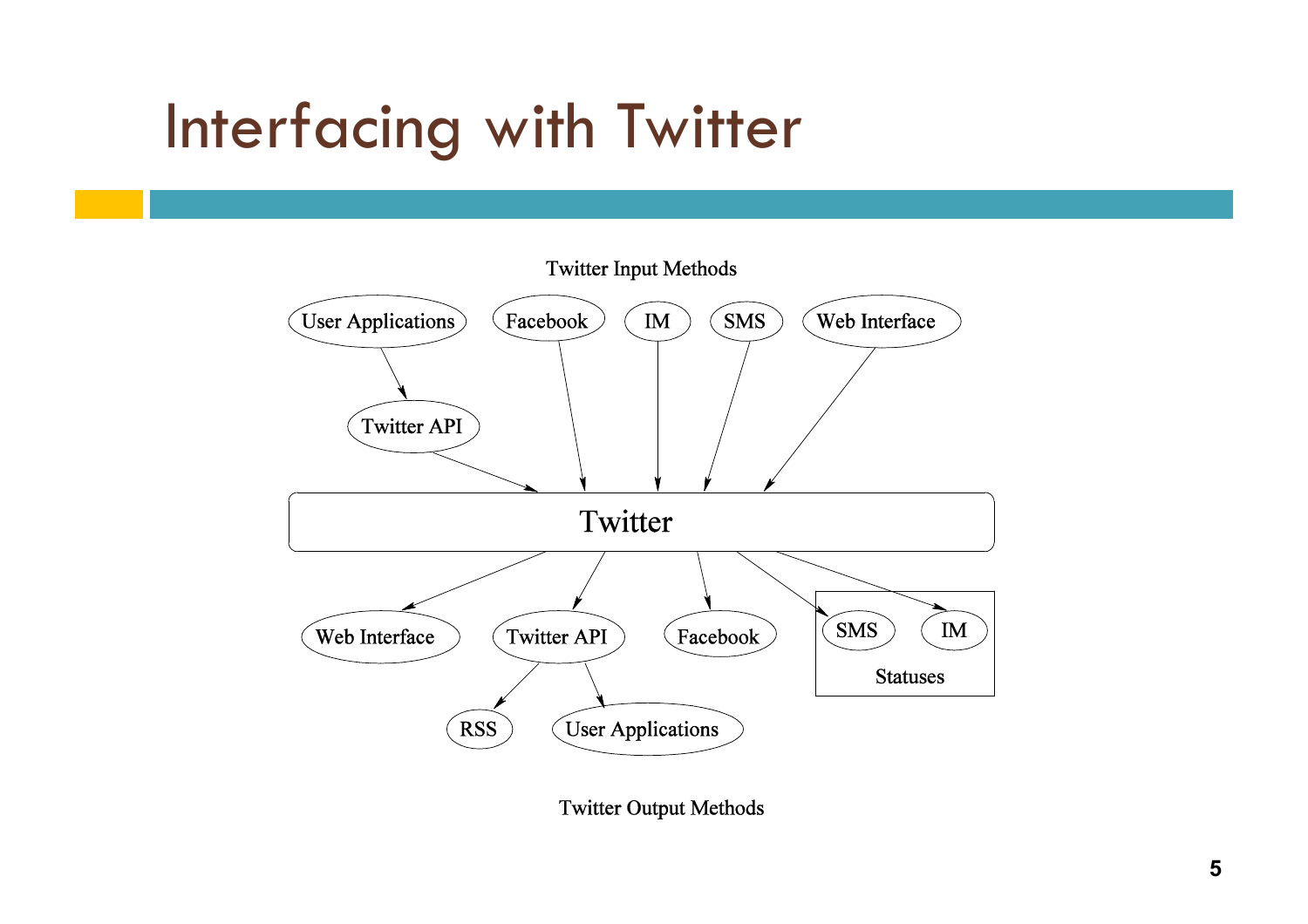## **Outline**

□ What are micro-content networks?

#### **Methodology**

- □ Characterization
- **□ Conclusions**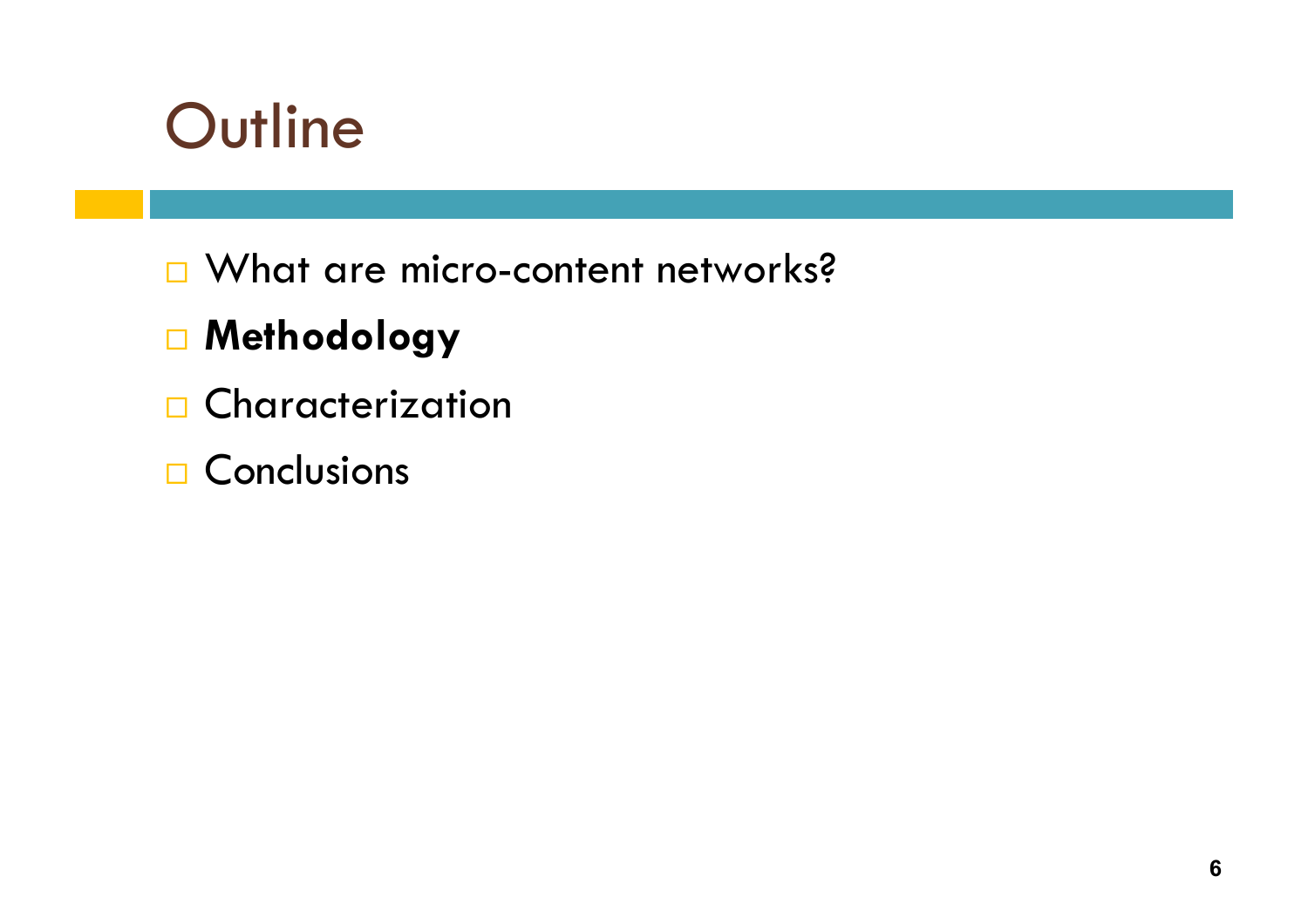# **Methodology**

#### □ Constrained crawl (67,527 users)

- **□ Constrained by Twitter API rate limiting**
- Limited to collecting partial set of each user's friends
- □ Metropolized random walk (31,579 users)
	- **<u>E</u>** Used to validate constrained crawl
	- **P** Previously used for unbiased sampling of peer to peer networks [Stutzbach et al. IMC 2006]
- □ Public Timeline data (35,978 users)
	- **O** Timeline of most recent messages available on demand.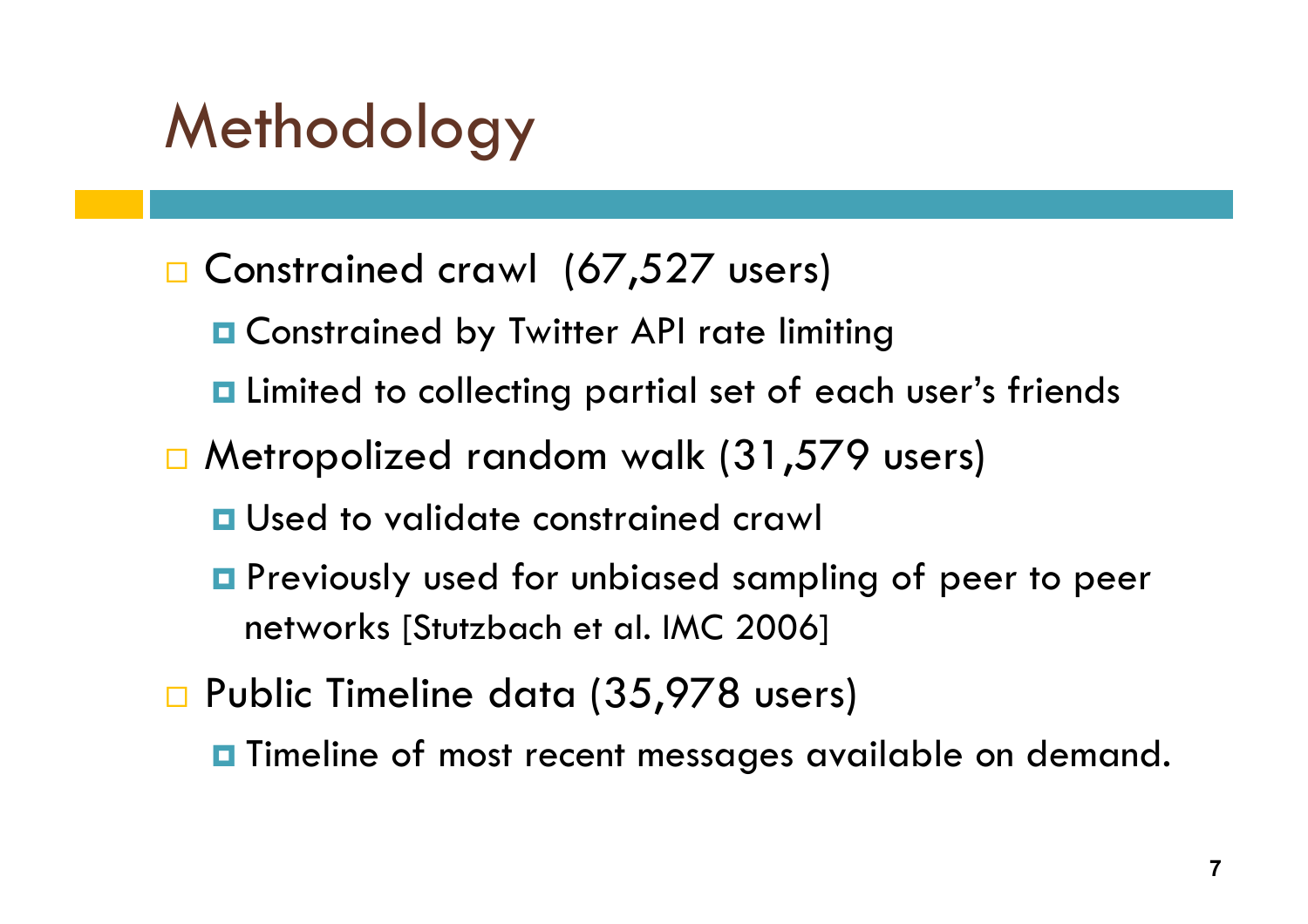## **Outline**

- □ What are micro-content networks?
- Methodology
- **Characterization**
- **□ Conclusions**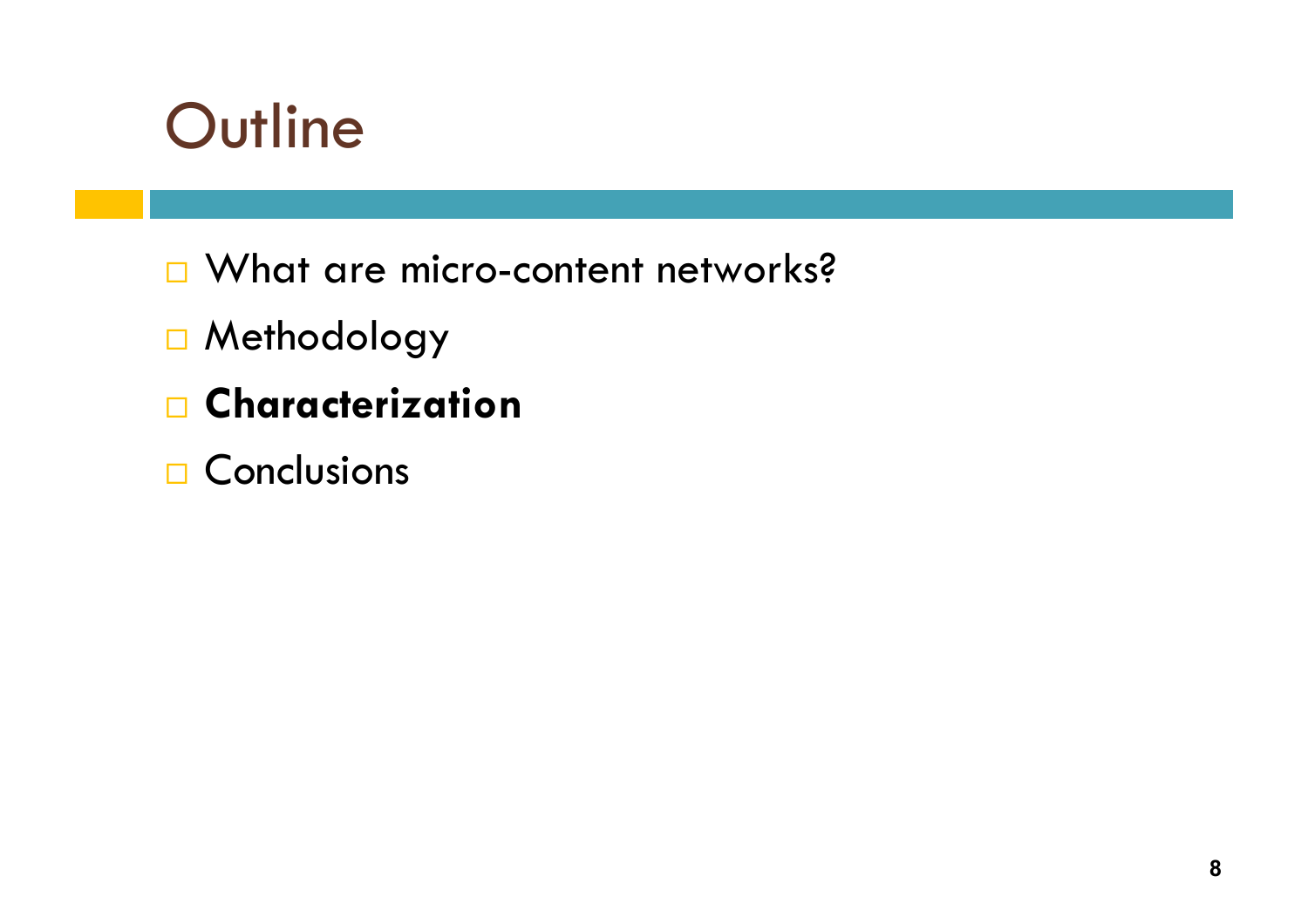# High order results

- **D** Following vs. followers
	- **Relationships not always symmetric**
- Different classes of users
	- **D** Not all human
- □ Number of tweets varies significantly
- Geographic patterns vary
	- **Few countries dominate**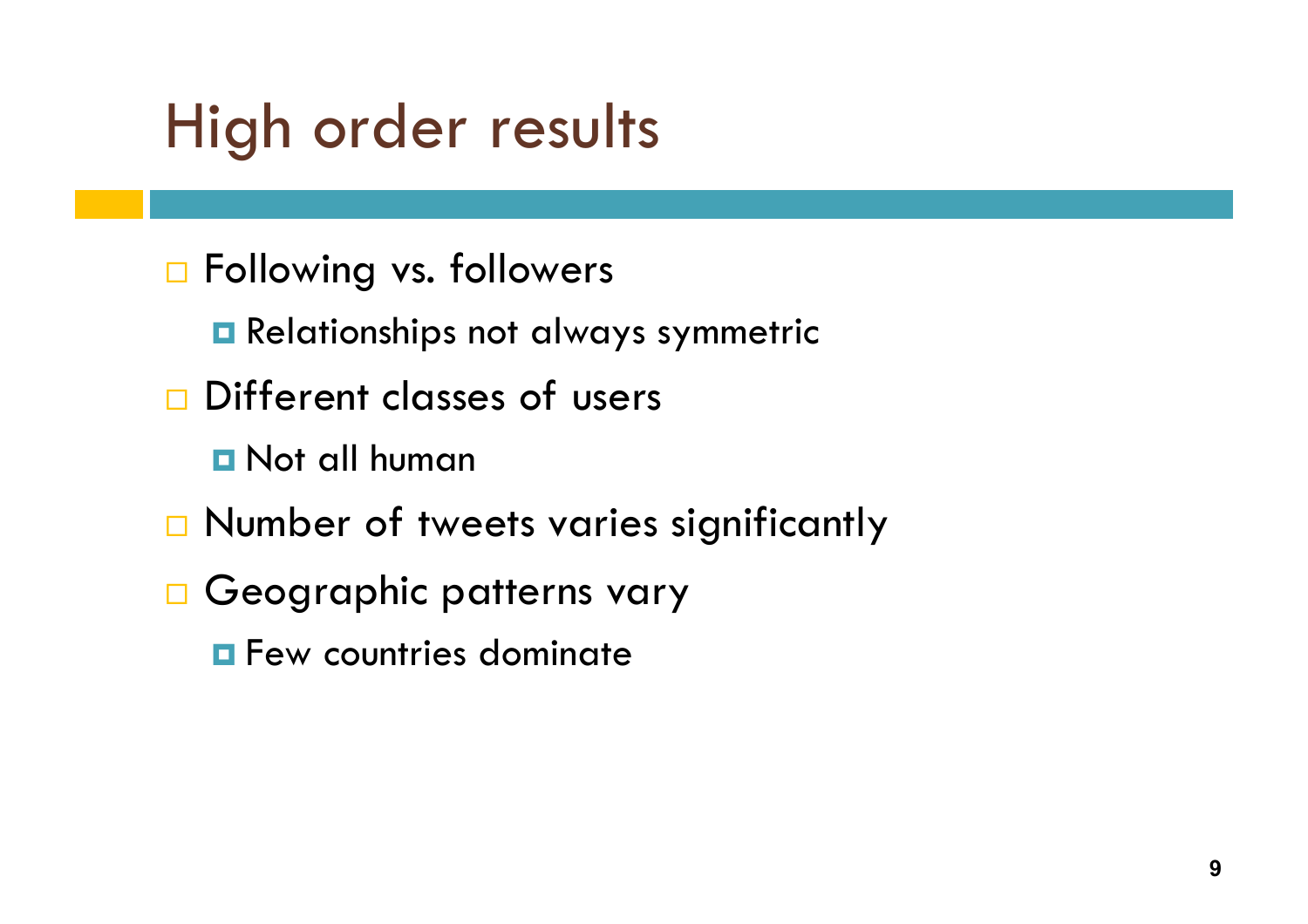## Characterization

**User relationships** 

□ Properties of tweets

**O** What tools are used to post tweets?

**<u>n</u>** When are Twitter users active?

**How many tweets do users have?** 

□ Other properties of Twitter users

**<u>n</u>** UTC offsets in the datasets

**□ Geographical spread of Twitter**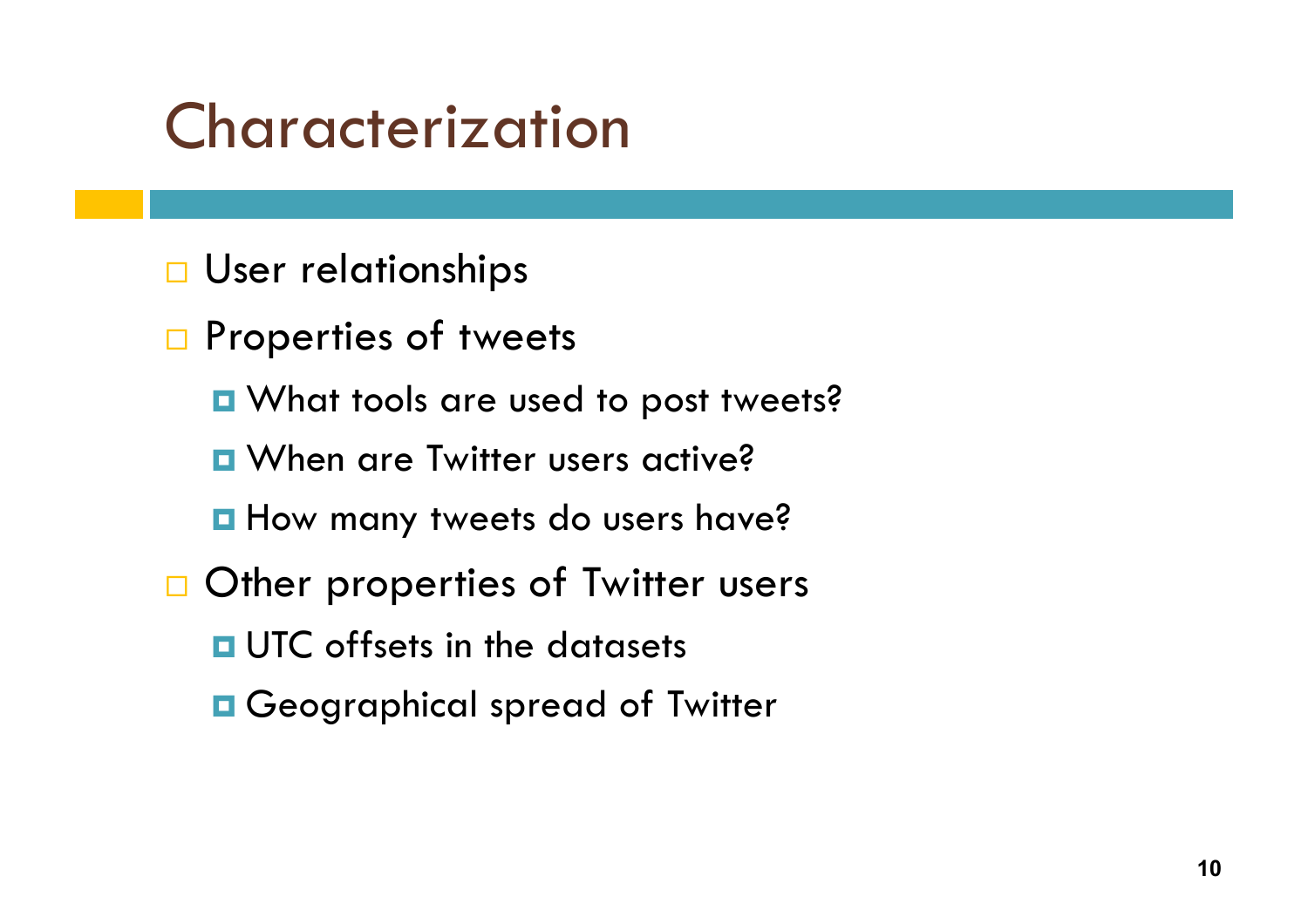# Characterizing user relationships

- □ "Followers" (people who subscribe to receive your tweets)
- □ "Following" (people whose tweets you subscribe to)
- Relationships are not necessarily symmetric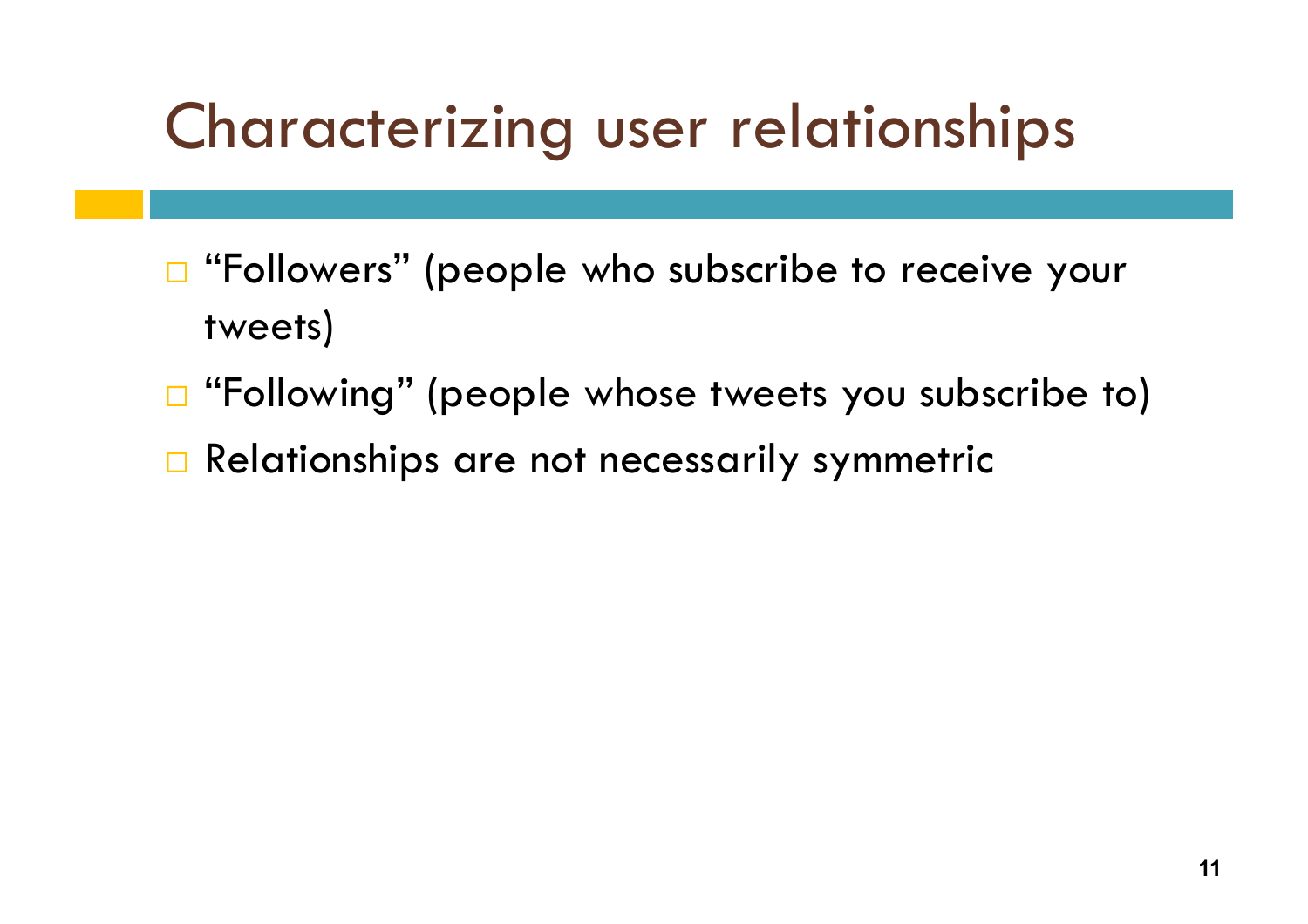## User relationships

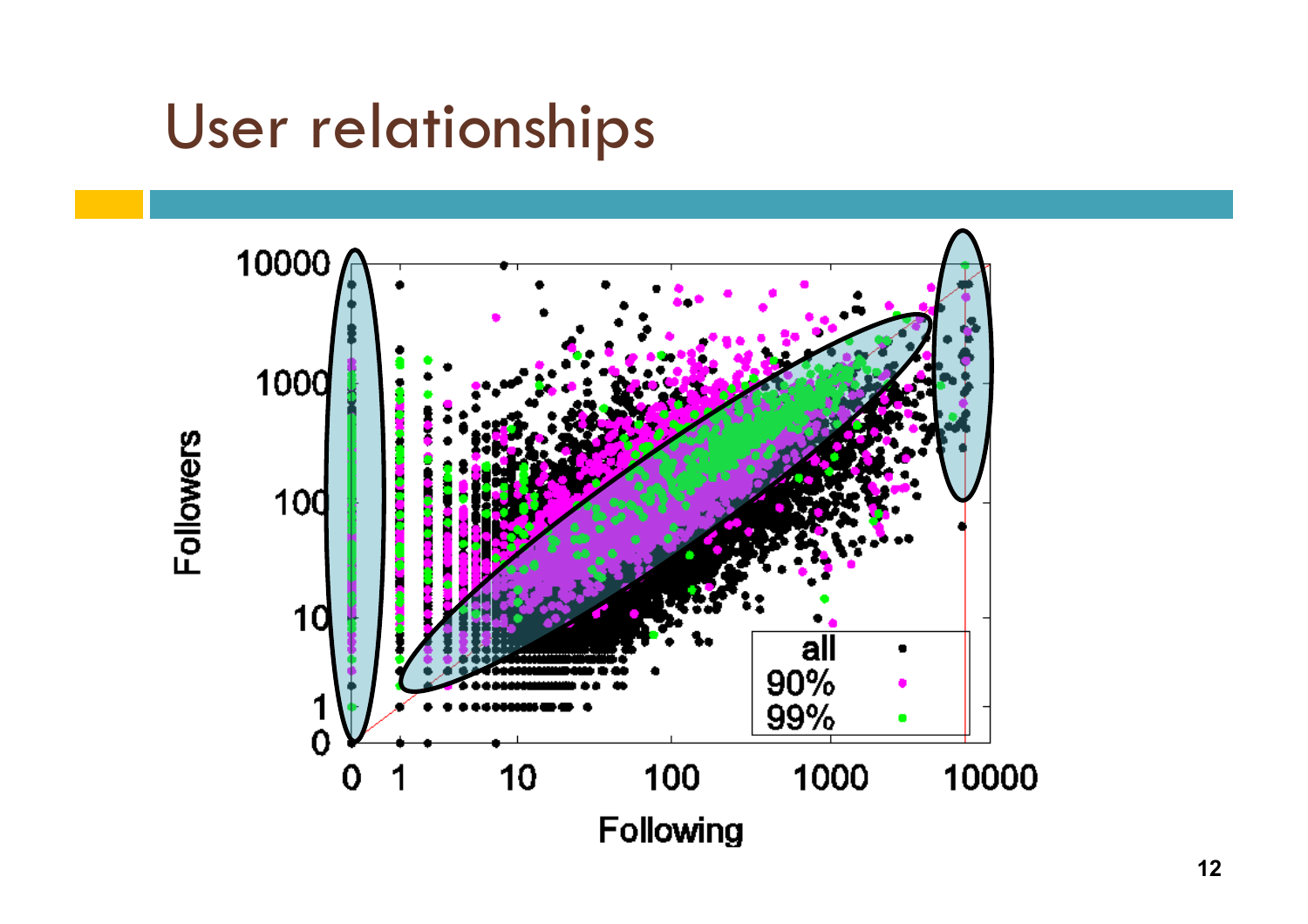#### User relationships - Broadcasters



- □ News outlets, radio stations
- $\square$  No reason to follow

anyone

□ Post playlists, headlines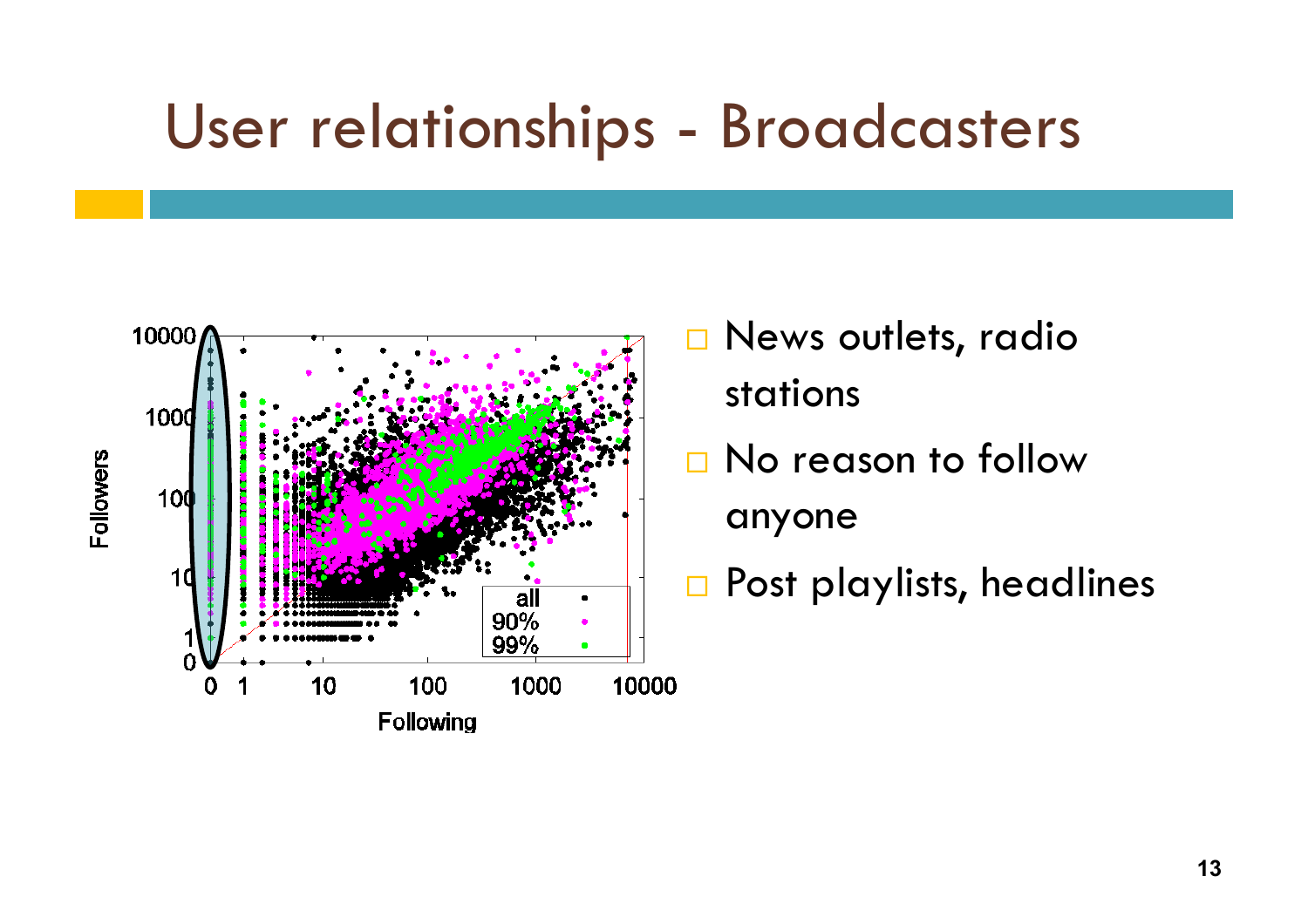#### User relationships - Acquaintances



- □ Similar number of followers and following
- □ Along the diagonal
- Green portion is top 1percentile of tweeters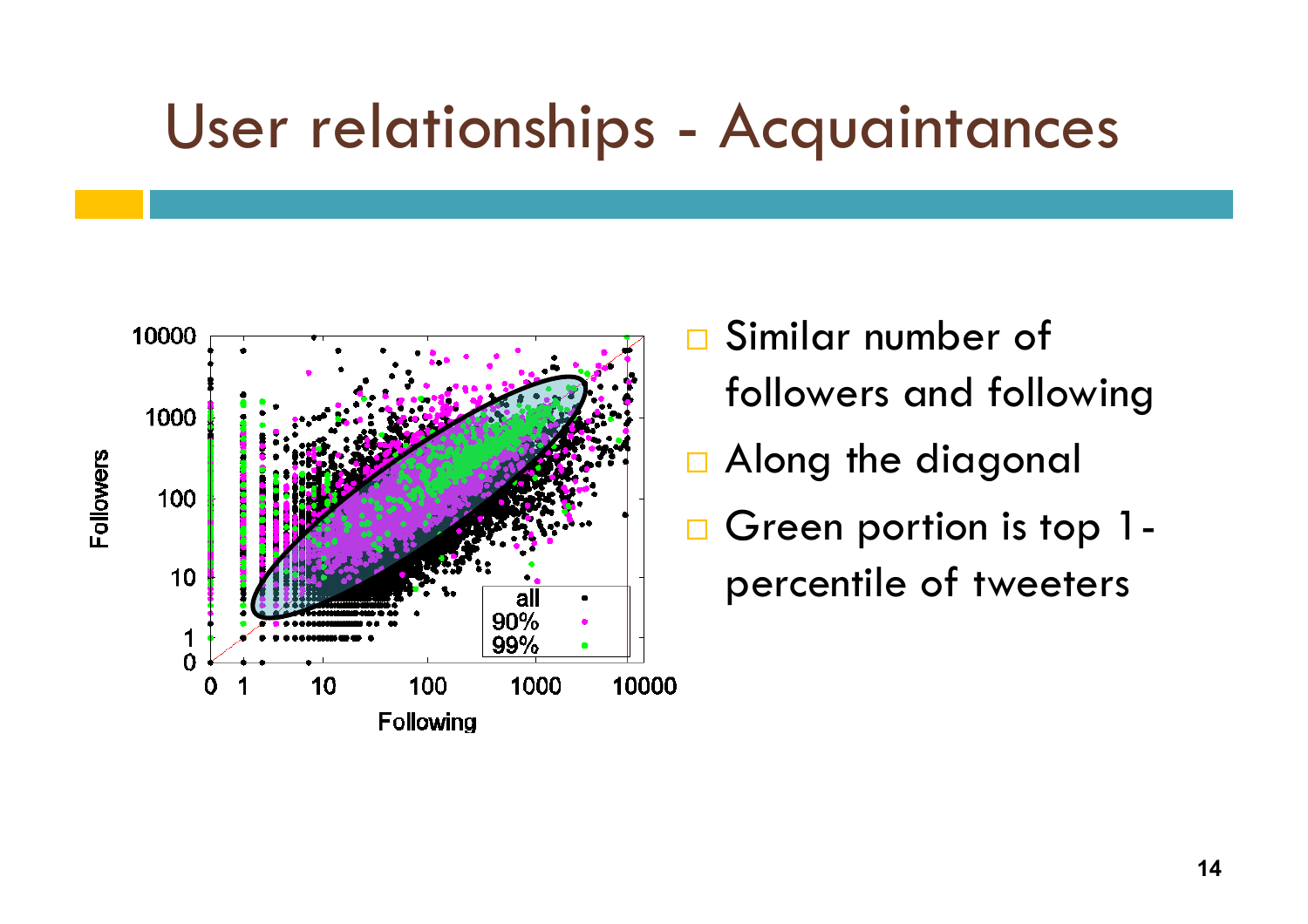## User relationships - Odd



- □ Some people follow many users (programmatically)
- **Hoping some will follow** them back
- □ Spam, widgets, celebrities (at top)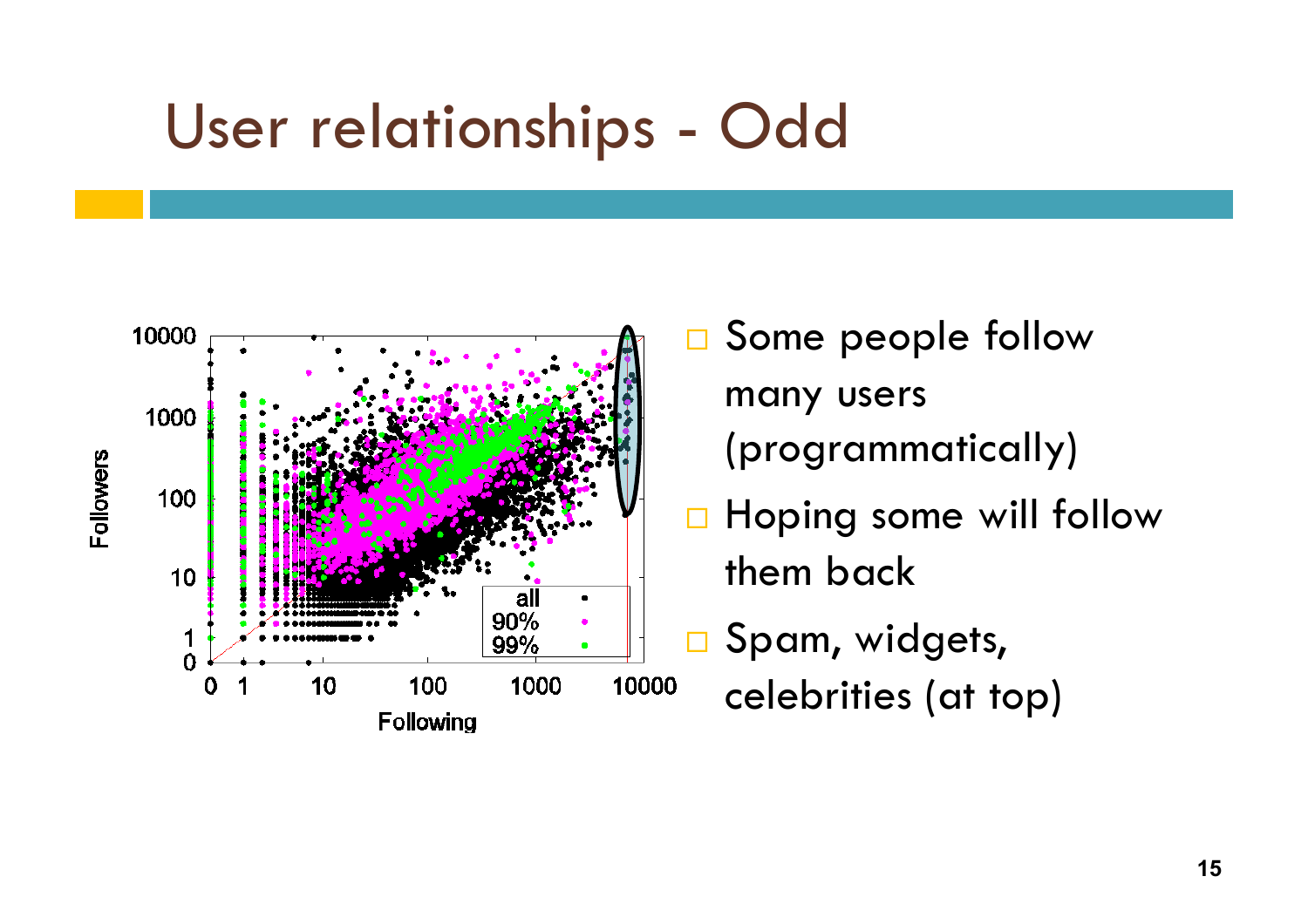## Characterizing user tweets

- □ Where do tweets come from?
- □ When are people tweeting?
- $\Box$  How many tweets do users have?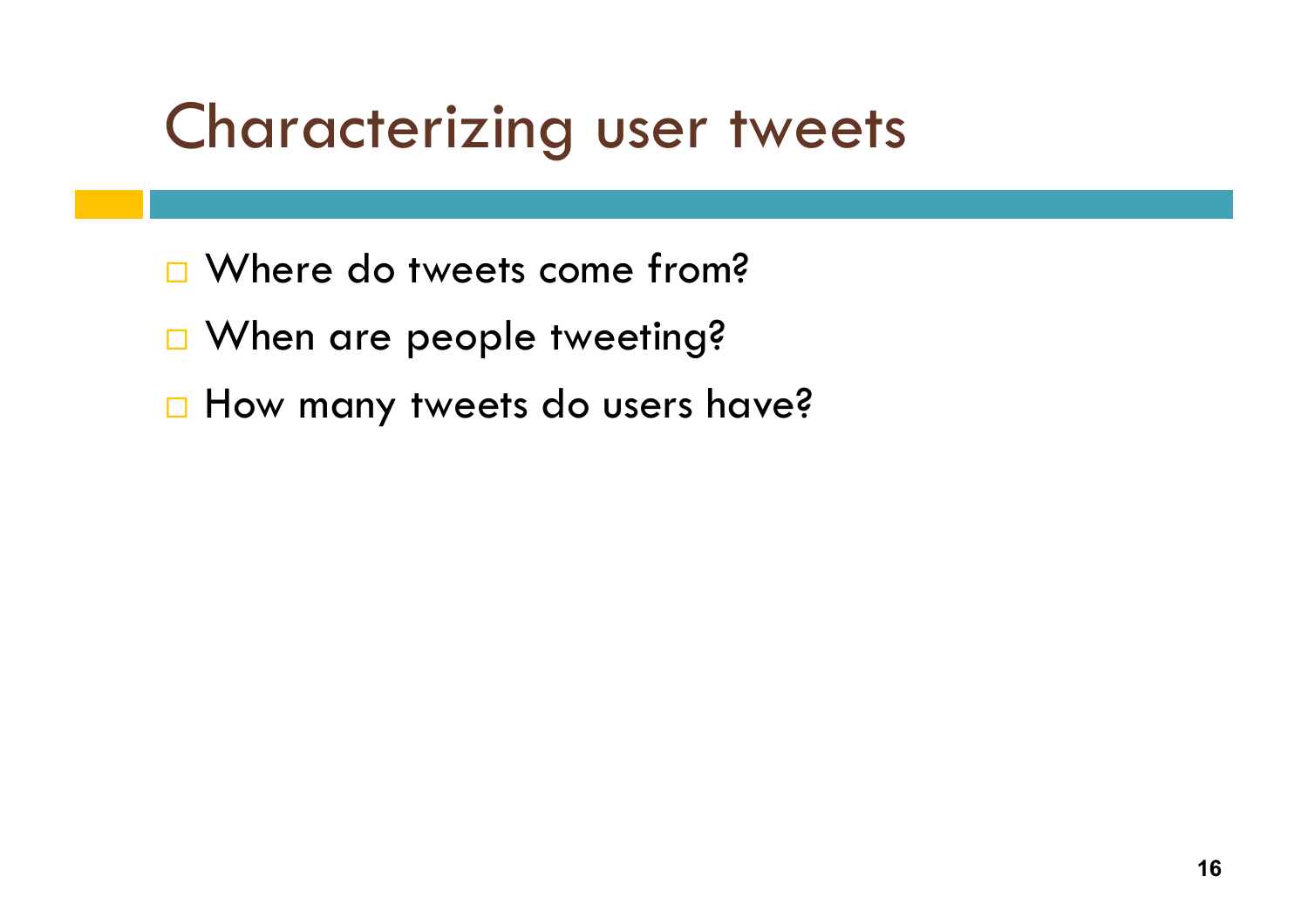## Where do tweets come from?

| <b>Crawl</b>  |        |                        | <b>Timeline</b> |        |
|---------------|--------|------------------------|-----------------|--------|
| $\frac{0}{0}$ | tweets | source                 | $\frac{0}{0}$   | tweets |
| 61.7          | 40,163 | Web                    | 57.0            | 20,510 |
| 7.5           | 4,901  | txt (mobile)           | 7.4             | 2,667  |
| 7.2           | 4,674  | <b>IM</b>              | 7.5             | 2,714  |
| 1.2           | 792    | Facebook               | 0.7             | 261    |
| 22.4          | 14,566 | custom<br>applications | 27.3            | 9,821  |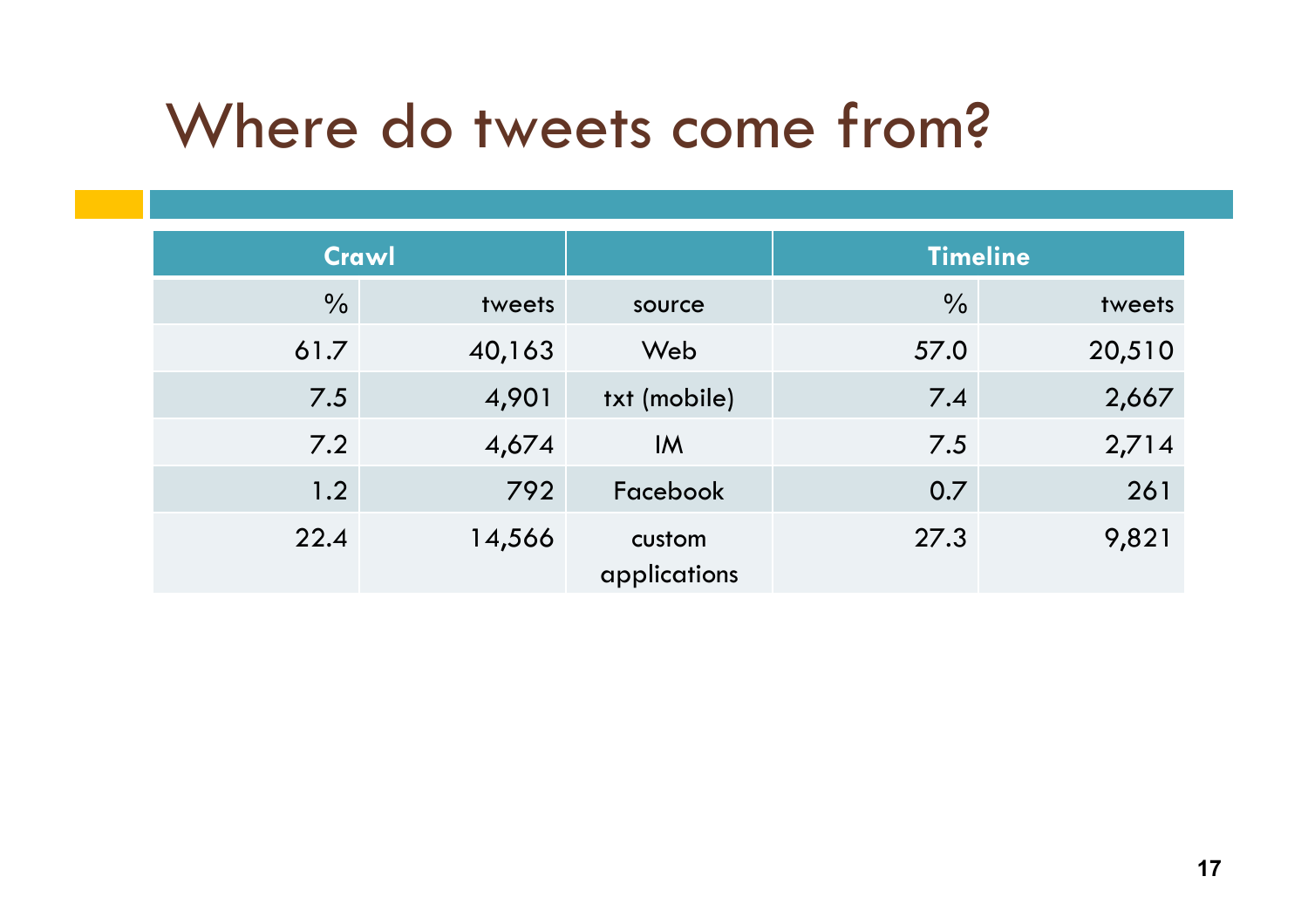# When are people tweeting?



• Steady activity during the day with drop-off during late night hours.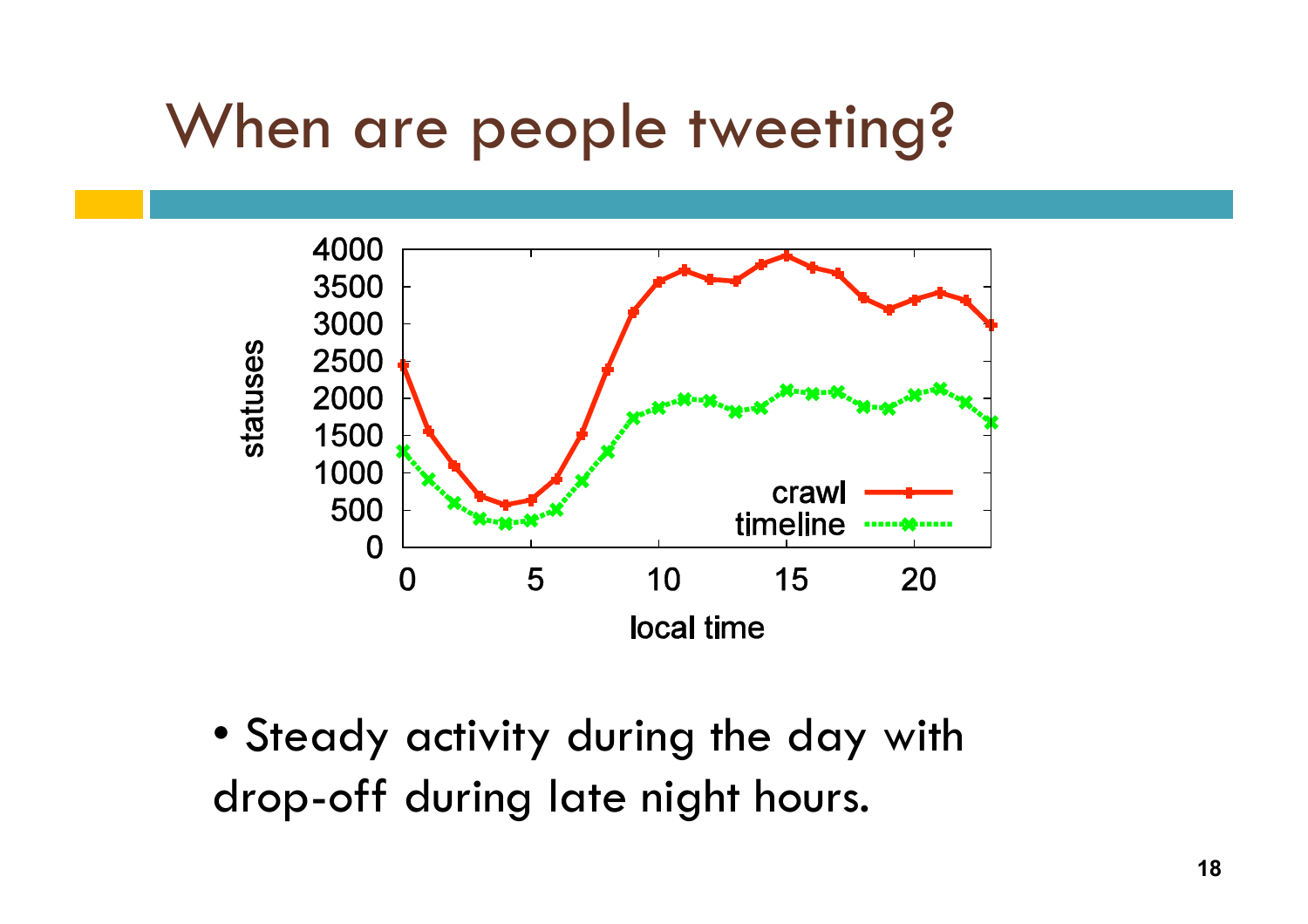#### Number of tweets per user

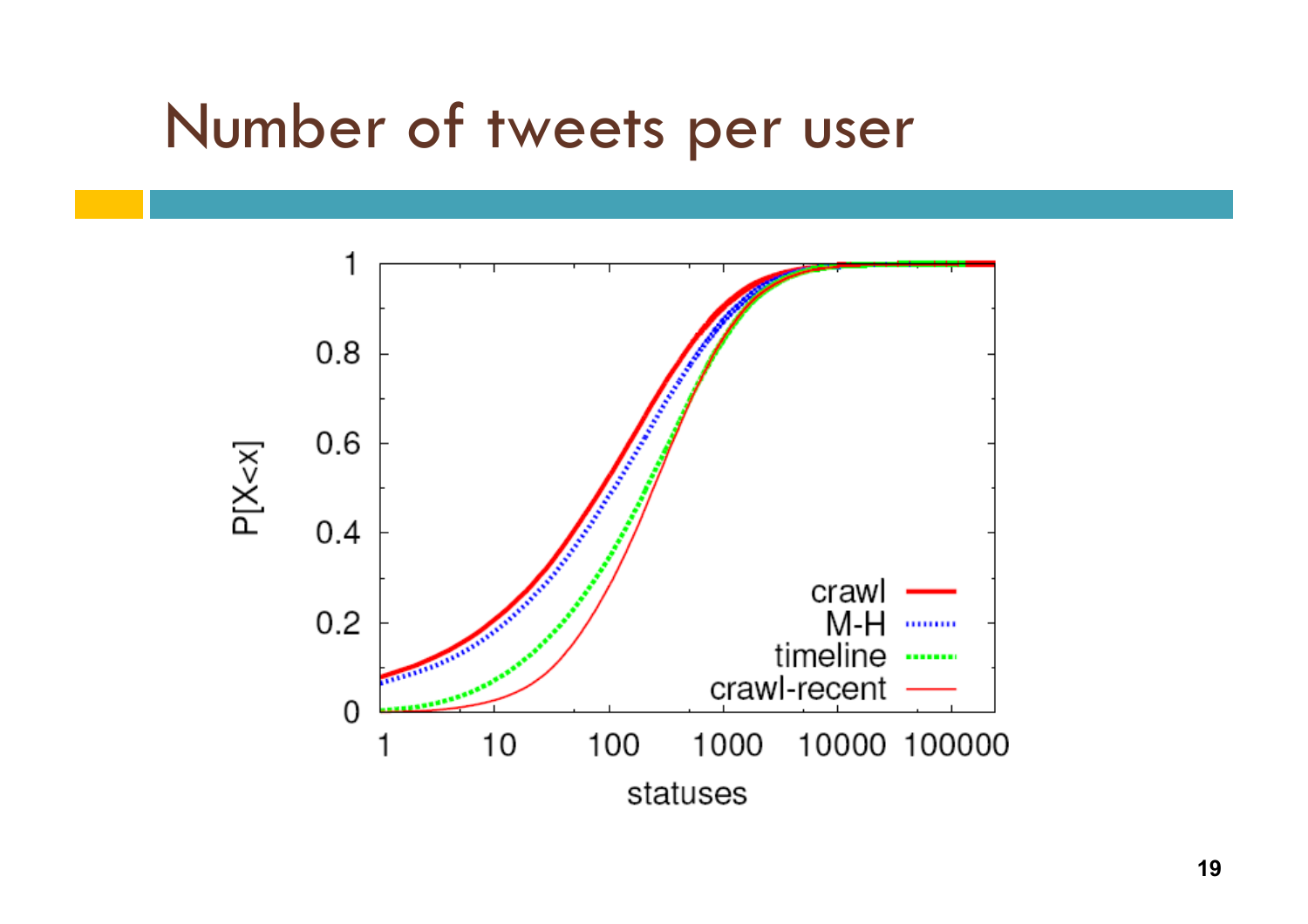# Other properties of Twitter users

**D** UTC offsets

Geographical spread of users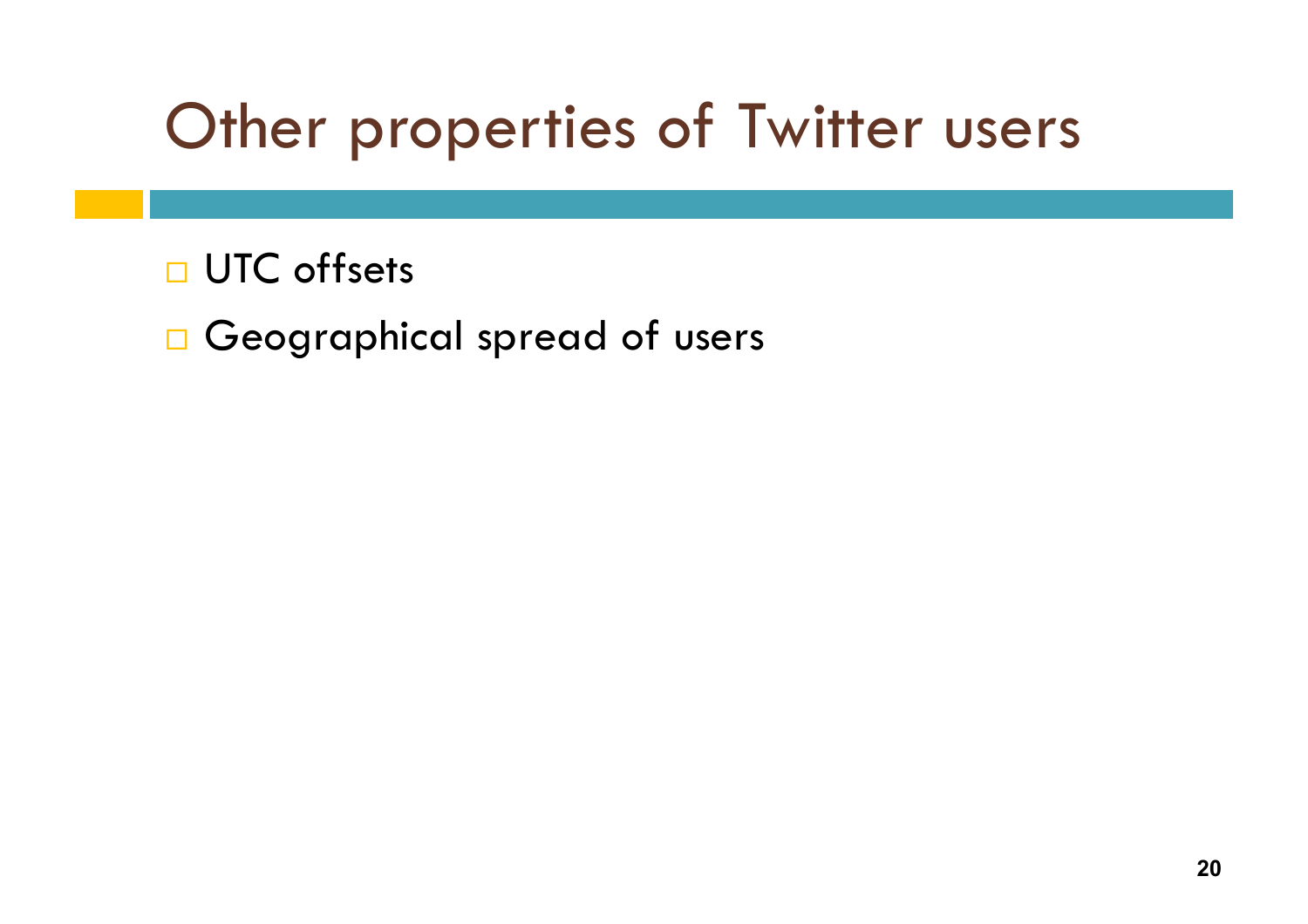# Comparison of UTC offsets of users between datasets

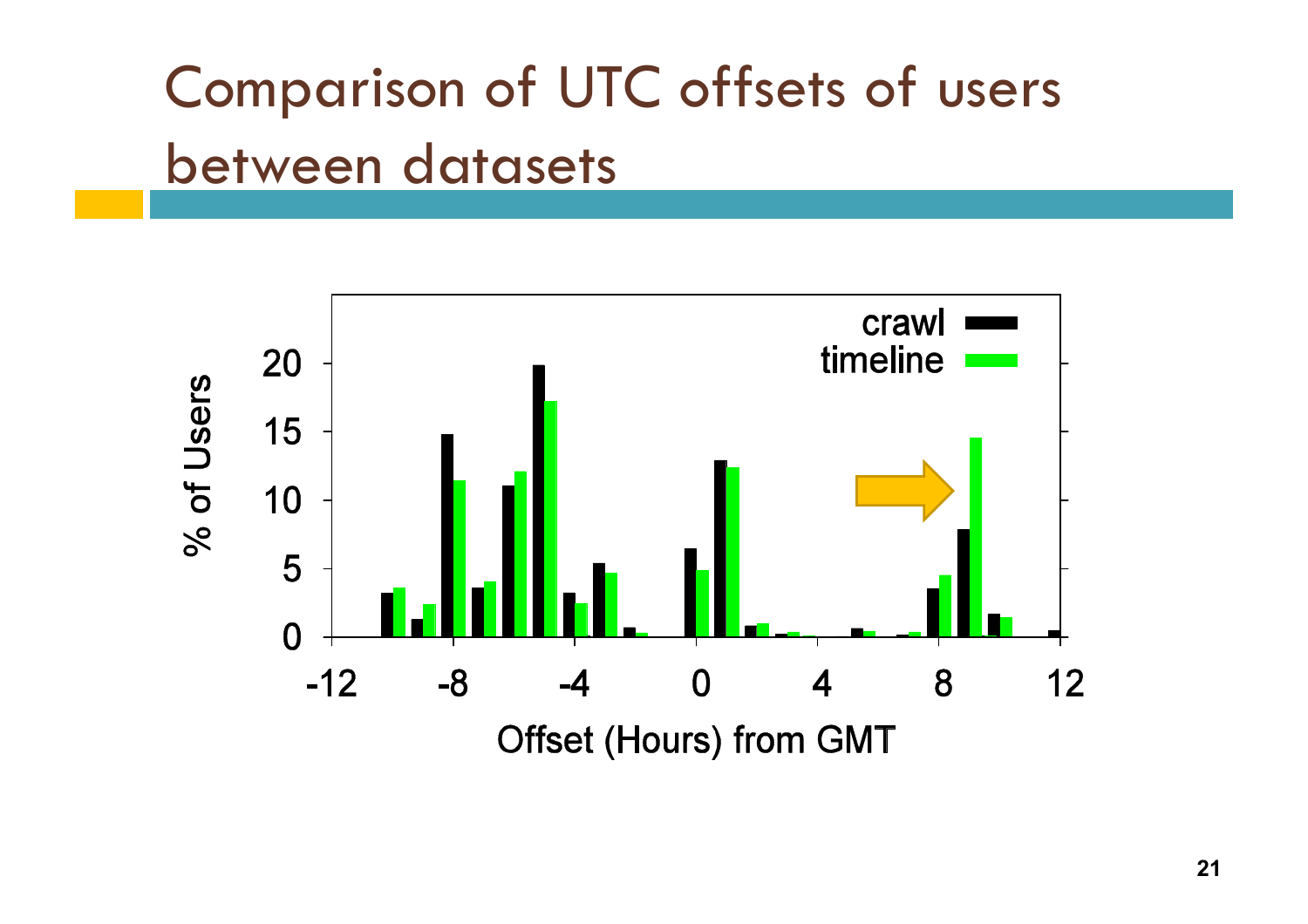## Geographical presence of Twitter

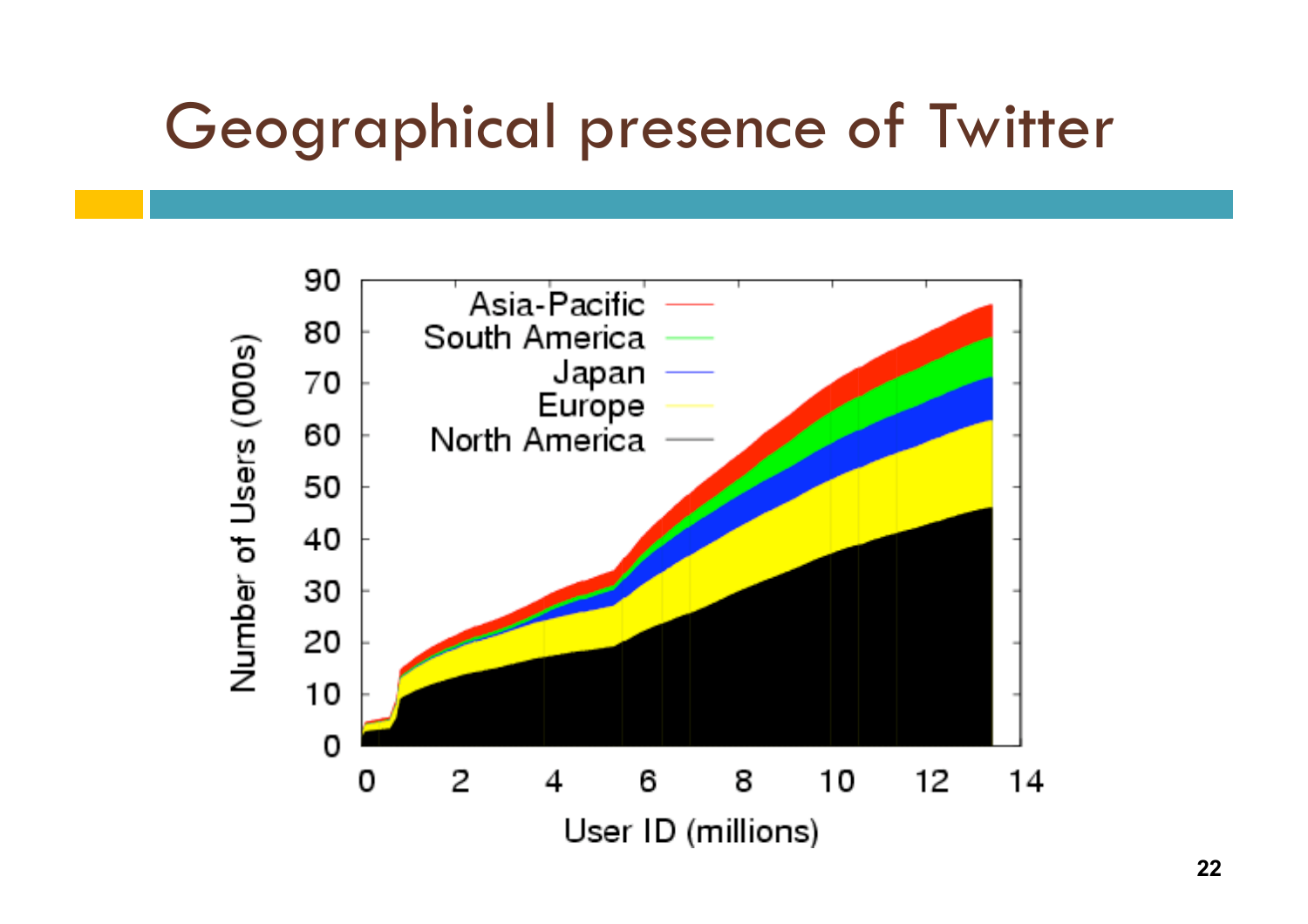# Summary

- $\Box$  One of the first large characterizations of Twitter
- $\square$  Diversity of access methods
- **Presence of interesting user-communities (e.g.,** broadcasters)
- □ Distinct properties compared to larger OSNs